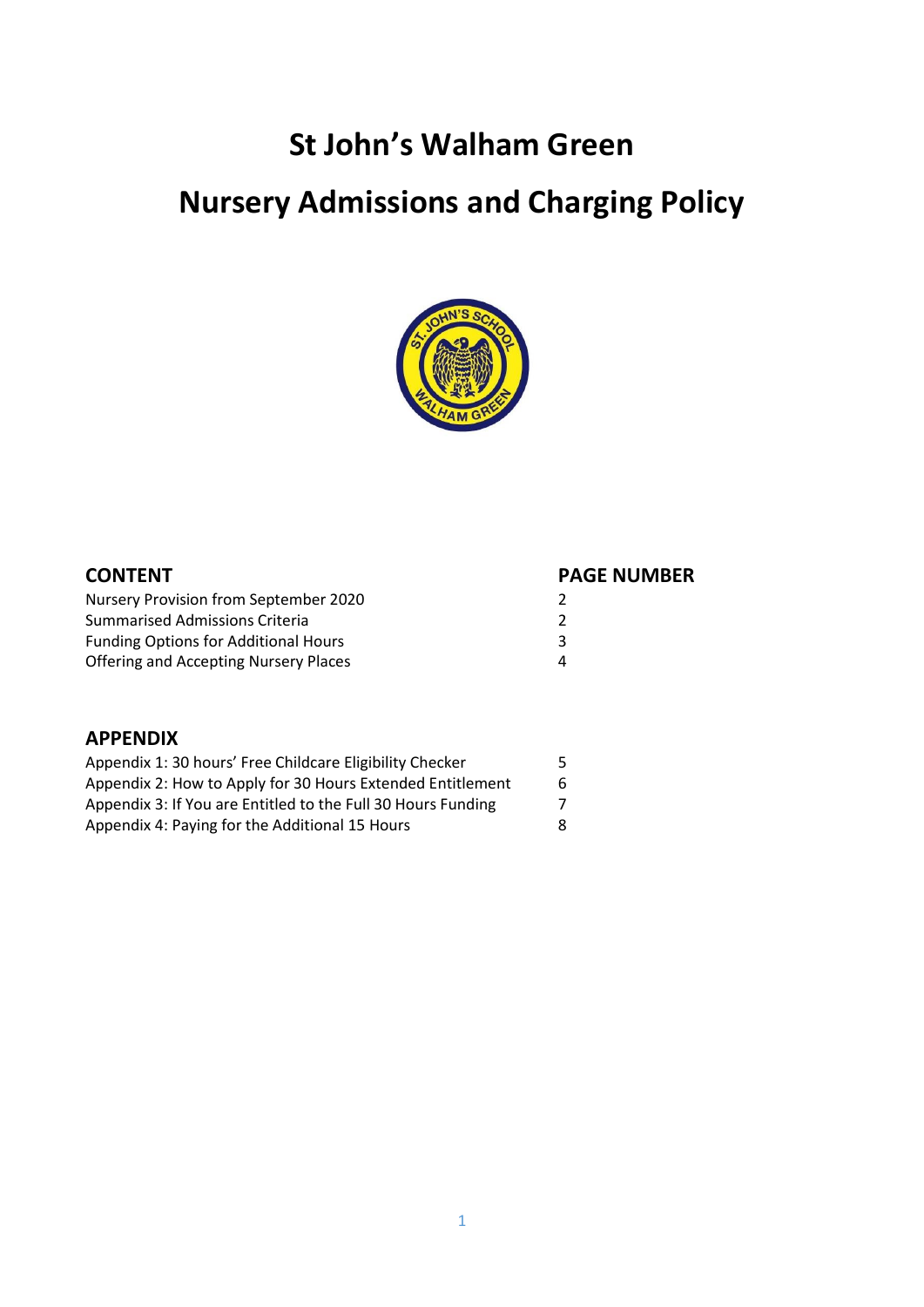## **NURSERY PROVISION FROM SEPTEMBER 2020**

- The Nursery will continue to only offer 26 full-time places.
- Full-time attendance is obligatory for all 26 available places. **(No part-time places).**
- All 26 places are entitled to **15 free hours** of Early Years' education per week for 38 weeks per year. (Funded by the Government via the Local Authority.)
- Parents/Carers will need to provide funding for the **additional 15 hours** which are over and above the centrally-funded 15 hours, via either Option A or Option B within this document.
- There is no automatic admission to our reception class. Parents will have to re-apply for a reception place.

## **SUMMARISED ADMISSIONS CRITERIA**

The Governors, who are responsible for admissions to this Church of England Voluntary Aided Primary School, have agreed that the admissions criteria for the school's nursery class will follow that of the school admission policy.

- Overriding priority will be given to Looked After Children.
- The remaining places will be split on the basis of 70% foundation places for those who are practising Christians and 30% open places.
- Siblings will be placed into the applicable category.

#### **Foundation places**

Places will be offered according to the following criteria, which are listed in order of priority:

- 1. Children whose families are committed regular members of the congregation at St John with St James, Walham Green.
- 2. Children whose families are committed regular members of a Church of England parish in London Borough of Hammersmith & Fulham.
- 3. Children who are members of another Christian denomination and who live within one mile of the school. The school will seek a reference from the applicant's parish priest or minister. In each category, priority will be given to children with a sibling already attending the school.

#### **Open places**

Places will be offered according to the following criteria, which are listed in order of priority:

- 1. Siblings of children who will be on roll at the time of attendance.
- 2. Children living nearest the school.

#### **Tie-break**

Children living nearest the school measured by the straight-line distance from home to school.

**This is summarised criteria. To read the admissions criteria in full, please visit: <http://www.stjohnsce.lbhf.sch.uk/about/admissions.php>**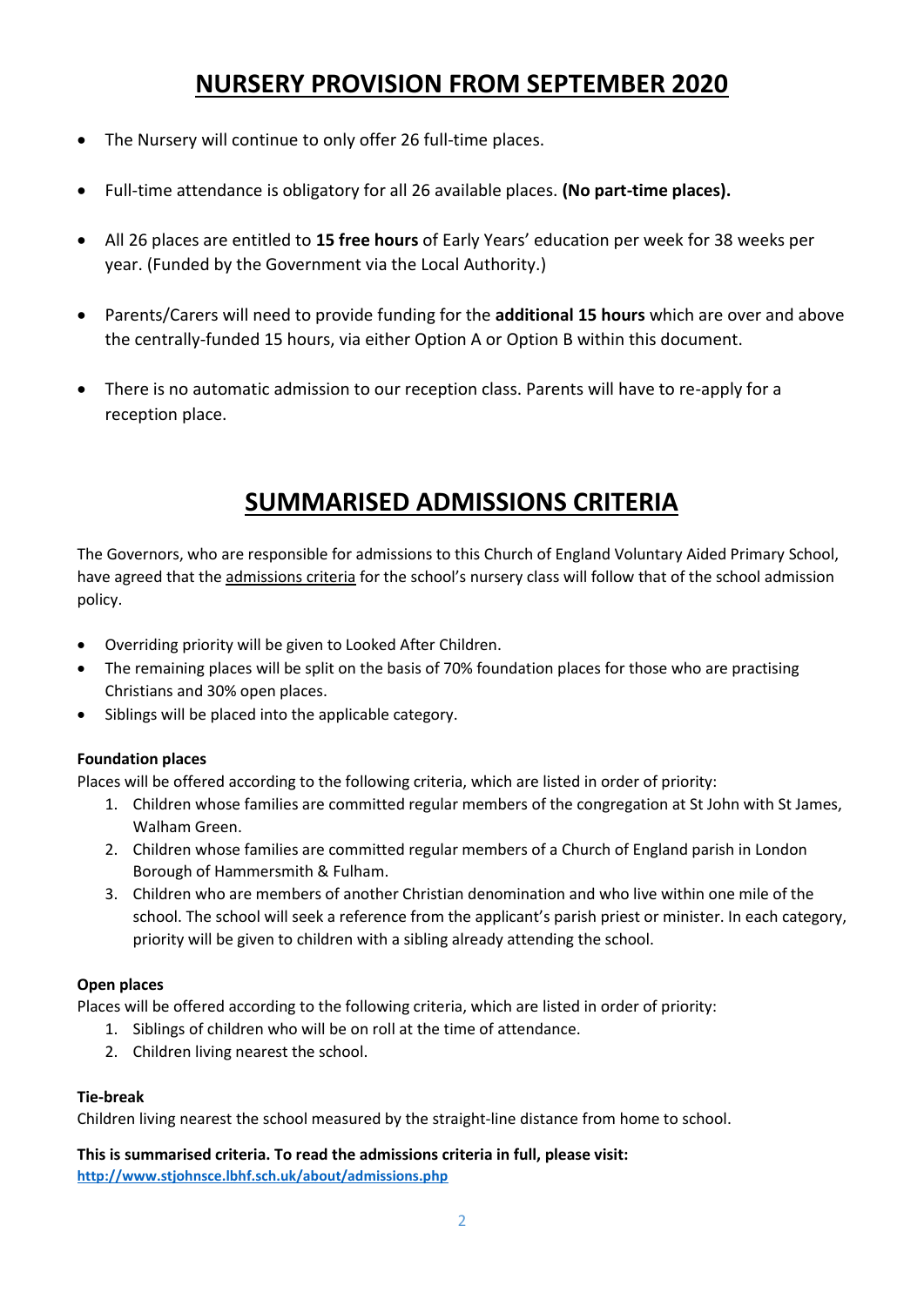## **FUNDING OPTIONS FOR ADDITIONAL HOURS**

## **OPTION A:** Full 30 hours' free childcare eligibility

A family may be eligible for 30 hours' free nursery education if they meet the following criteria:

- The child is aged 3 or 4 while in the Nursery class;
- Both parents are working or the sole parent is working in a lone parent family;
- Each parent earns, on average, a weekly minimum equivalent to 16 hours at National Minimum Wage or National Living Wage;
- Each parent has an annual income of less than £100,000;
- Parents are seeking the free childcare to enable them to work;
- One or both parents are on maternity, paternity, shared parental or adoption leave or on statutory sick leave;
- One parent meets the income criteria and the other is unable to work because they are disabled or have been assessed as having limited capability to work;
- Where the parent is in a 'start-up period' (no need to meet the income criteria for 12 months);
- Both parents and child live in England;
- If a non-EEA national, the parent has recourse to public funds.

Parents/Carers can check eligibility and apply via the following website: **<https://www.childcarechoices.gov.uk/>** (For more information please see appendix 1)

If eligible, parents/carers will be given a code at the start of each term. Please note; the school cannot accept a child on the 30-hour entitlement basis until we have verified both the age of the child and the validity of the code.

Validating the code will require parents to supply the school with the parent's/carer's date of birth and National Insurance number. (Please refer Appendix 2 and 3 for details.) **Until the eligibility code has been validated, the parent/carer, will be responsible for paying the costs detailed in Option B.**

#### **If your Circumstances Change**

If a parent/carer loses eligibility whilst their child is registered at our Nursery, they will receive a short 'grace period' to enable them to maintain their childcare arrangements for a period of time. Once the grace period has lapsed, parents will need to pay for the additional 15 hours via Option B*.* **If at any point within the academic year your child falls out of eligibility, the cost of the provision outlined in Option B will be invoiced accordingly.**

### **OPTION B:** Not eligible for full 30 hours' free childcare

If a family is not eligible for the full 30 hours' free childcare, parents /carers will be charged a termly fee of **£1,140** to pay for the additional, unfunded 15 hours per week. This is equivalent to £90 per week. **Fees must be paid in advance of the start of each term in full. Any diversion from this is at the discretion of the Head Teacher.** (Please see appendix 4)

Charges do not include a hot school meal each day. (£2.20 per day/ £11 per week, which is to be paid separately.)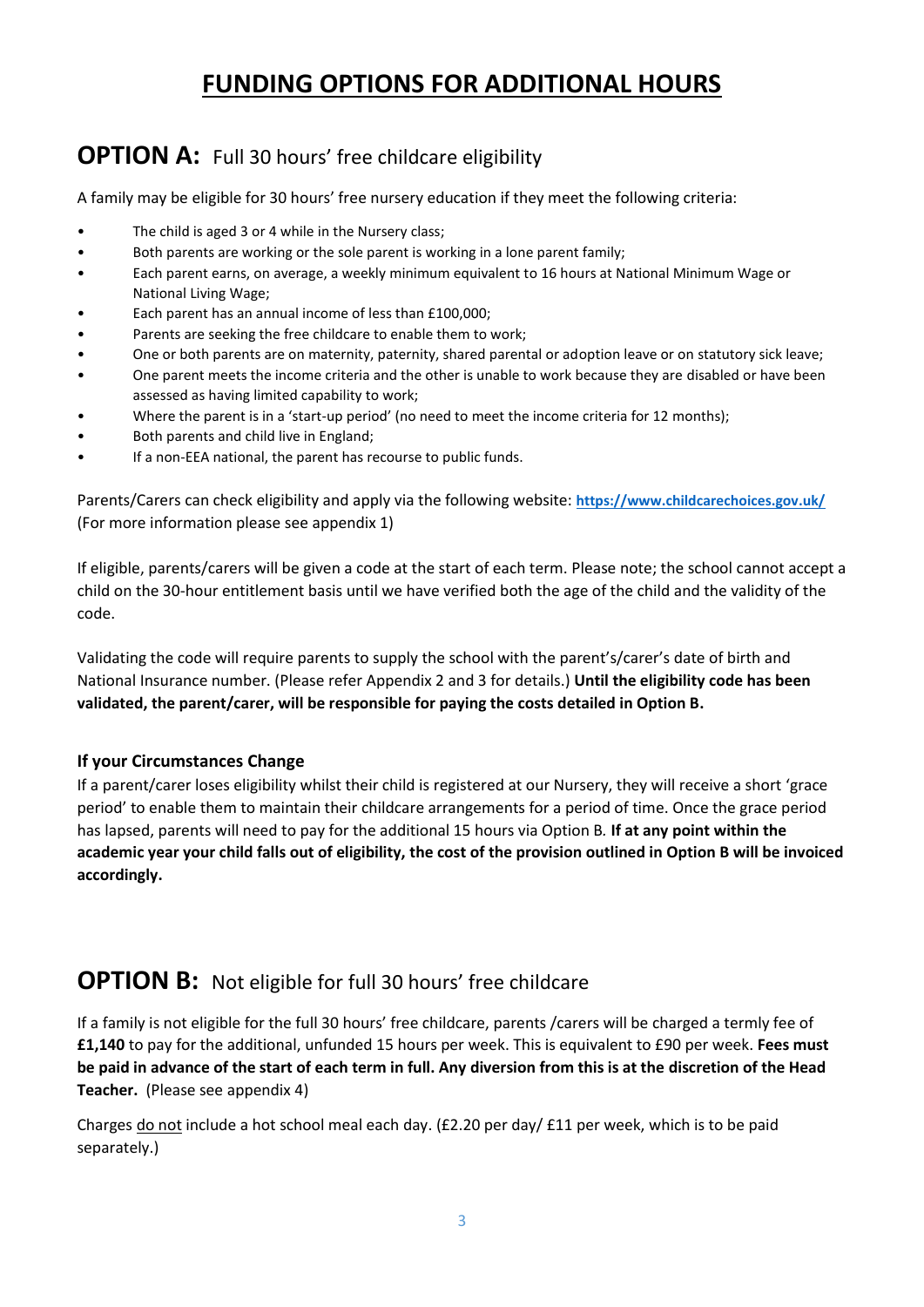## **OFFERING AND ACCEPTING NURSERY PLACES**

All 26 places are for the start of September in the new school year. We do not have a January intake.

Places for September enrolment will begin to be offered during April of the previous school year. Documents within the offer letter must be returned to the school by parents/carers within **two weeks** of the date of the offer letter.

The offer letter will include:

- **Acceptance form:** To be signed and returned to the school.
- **30 Hours Entitlement Form (Option A)**: To be completed if you are eligible for the full funding and returned with the acceptance form.
	- $\circ$  Parents/carers should check immediately if they qualify for the '30 hours free childcare' via [www.childcarechoices.gov.uk](http://www.childcarechoices.gov.uk/)
- **Parent 15-hour Funding Form (Option B):** To be completed and returned to the school office with your acceptance form:
	- o A £200 deposit is required to secure a child's place. This can be made via electronic transfer to the school or by cheque to the school office. (Deposit amount will then be deducted from the final term's fees.)

**IMPORTANT INFORMATION:** The school must receive the first termly fee of £1,140 before the last *Friday of June* before your child starts in September.

 **Request for Governors Maintenance Fund Contribution:** The Governors' Maintenance Fund is a vital element in ensuring St. John's School is a safe, well-equipped and pleasant environment for the children and staff. Because we are a Voluntary Aided Church School, we do not receive any direct government funding for premises. The Governing Body are responsible for the school buildings and other capital works. As such, an annual contribution for each pupil towards the Maintenance Fund is requested by the school on behalf of the Governing Body.

#### **Waiting List**

All unsuccessful applicants will be kept on a waiting list in order of admissions priority and should a place become available, places will be offered in accordance with the criteria outlined above.

#### **Unfilled Places**

In the event of there being less applicants than places available, the Head teacher reserves the right to make decisions about how the Nursery class will be run for the forthcoming year.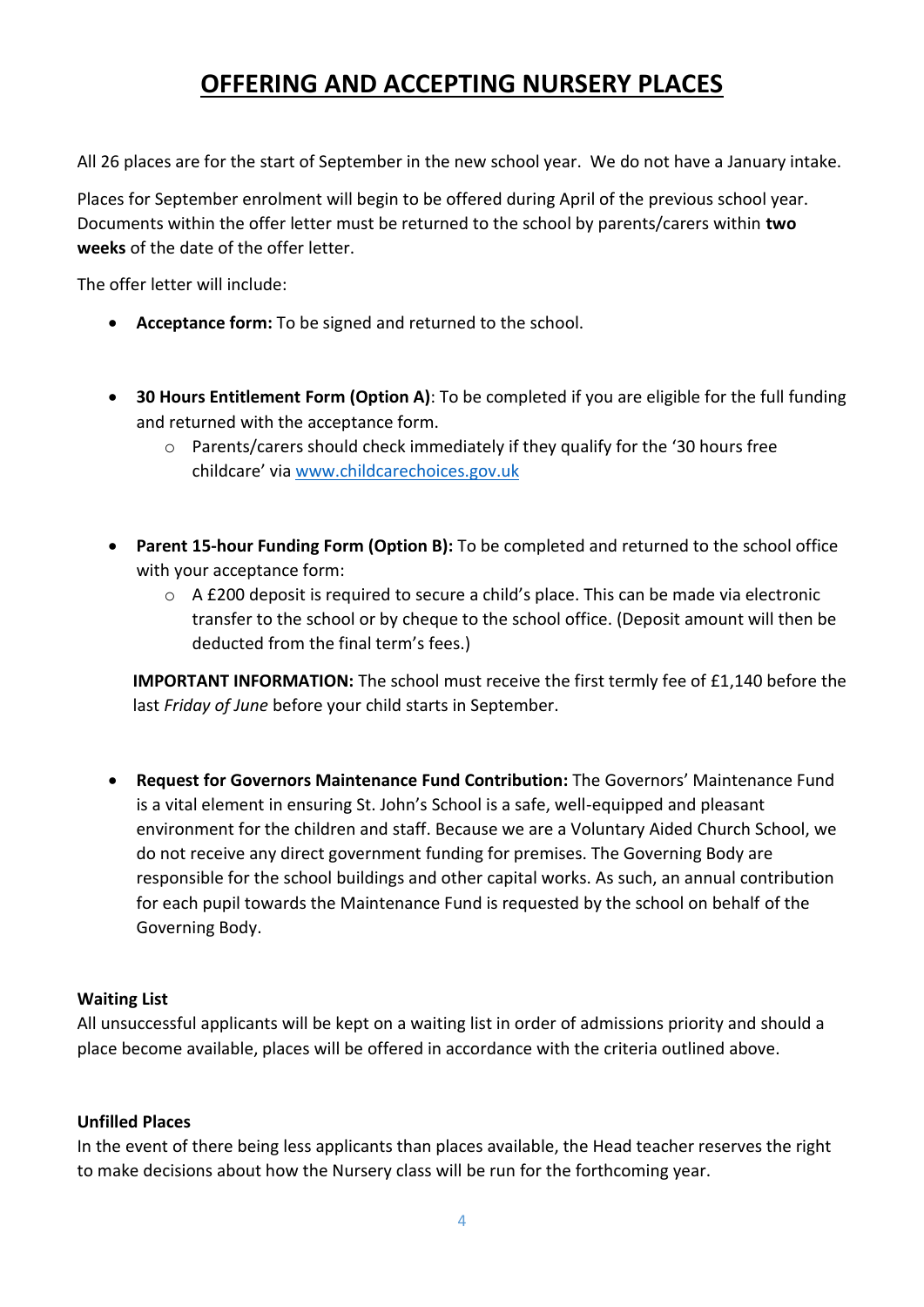# **30 Hours' Free Childcare Eligibility Checker**

| 30-hour eligibility guide and checker                                            | https://www.childcarechoices.gov.uk<br>https://www.gov.uk/childcare-calculator<br>Those who could be eligible for 30 hours and/or Tax-Free<br>Childcare will be directed to the digital childcare service to<br>apply.                                                                                                                                                                                                                                                                   |
|----------------------------------------------------------------------------------|------------------------------------------------------------------------------------------------------------------------------------------------------------------------------------------------------------------------------------------------------------------------------------------------------------------------------------------------------------------------------------------------------------------------------------------------------------------------------------------|
| 30 hours of funded childcare for working<br>parents of 3 & 4 year olds explained | https://www.gov.uk/government/publications/30-hours-free-<br>childcare-eligibility<br>Parents/Carers will be able to apply for both 30 hours and Tax-<br>Free Childcare at the same time by entering their details once.<br>HMRC will check parents' eligibility for both schemes at the<br>same time.<br>Parents/Carers will not need to apply through the digital<br>childcare service if they only want to claim the universal 15<br>hours' entitlement for three and four year olds. |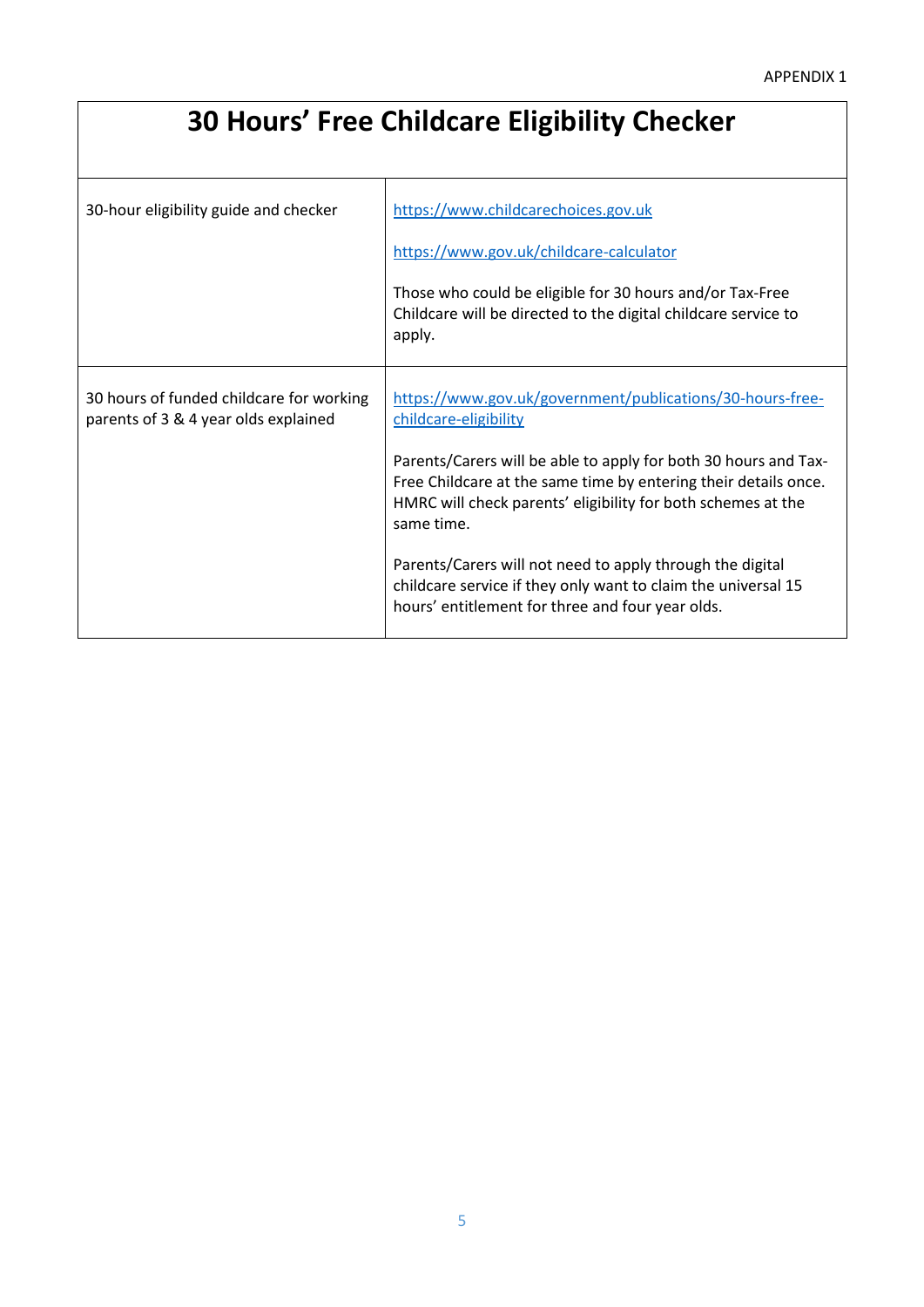## **How to Apply for 30 Hours Extended Entitlement**

#### **Parents should apply via the childcare service.** If you need assistance to apply, or do not have access to the internet, please call the childcare service Customer Interaction Centre on 0300 123 4097 and you can apply over the phone. If you encounter any problems during the application process or when accessing your childcare service account, you should direct your queries to the childcare service Customer Interaction Centre. [https://childcare](https://childcare-support.tax.service.gov.uk/par/app/trialmessage?_ga=2.138735987.1976880883.1573738093-1669952056.1552309359)[support.tax.service.gov.uk/par/app/trialmessage?\\_ga=2.138735987.1976880](https://childcare-support.tax.service.gov.uk/par/app/trialmessage?_ga=2.138735987.1976880883.1573738093-1669952056.1552309359) [883.1573738093-1669952056.1552309359](https://childcare-support.tax.service.gov.uk/par/app/trialmessage?_ga=2.138735987.1976880883.1573738093-1669952056.1552309359) You will be asked to: Create a Government Gateway account if they do not already have one. If you do, you will need to sign into Government Gateway to verify your identity before accessing the childcare service. Once in the childcare service, enter your personal details including: name, address and National Insurance number and the same details for your partner (if you have one). Declare that you expect to meet the income requirements over the coming three months. Declare whether you are in receipt of any relevant benefits. Once you have completed your application, if you are eligible, you will have a childcare service account. • In the "secure messages" section of your account, you will receive messages regarding your eligibility. If you are entitled to the full 30 hours funding, you will be given an 11 digit 'eligibility code' for your child – this can be found in the '30 hours free childcare' section of your childcare service account and in your 'secure messages' section. **Important information from HMRC** A parent can only take up 30 hours once both of these conditions are met: A child starts the term following their third birthday and the term following receipt of their eligibility code from HMRC, whichever is later. Parents are encouraged to apply the term before their child meets the age criterion to ensure they can access a place at the start of the term after their child turns three. If not, they will need to wait until the following term to access their 30 hours' place. Please note: the earliest a parent could receive a 30 hours' code for their child will be 16 weeks before they turn three years old. If a parent applies before this point, they will need to wait until reconfirmation before applying for 30 hours. Like the universal 15 hours' entitlement, parents cannot claim 30 hours' free childcare once their child has reached compulsory school age (the term following their fifth birthday).

Please note the latest a parent could receive a 30 hours' code is 22 weeks after the child turns five. It is therefore important that providers check the age of the child as well as the code. Parents cannot claim their 30 hours in addition to a full time reception place in a state-funded school.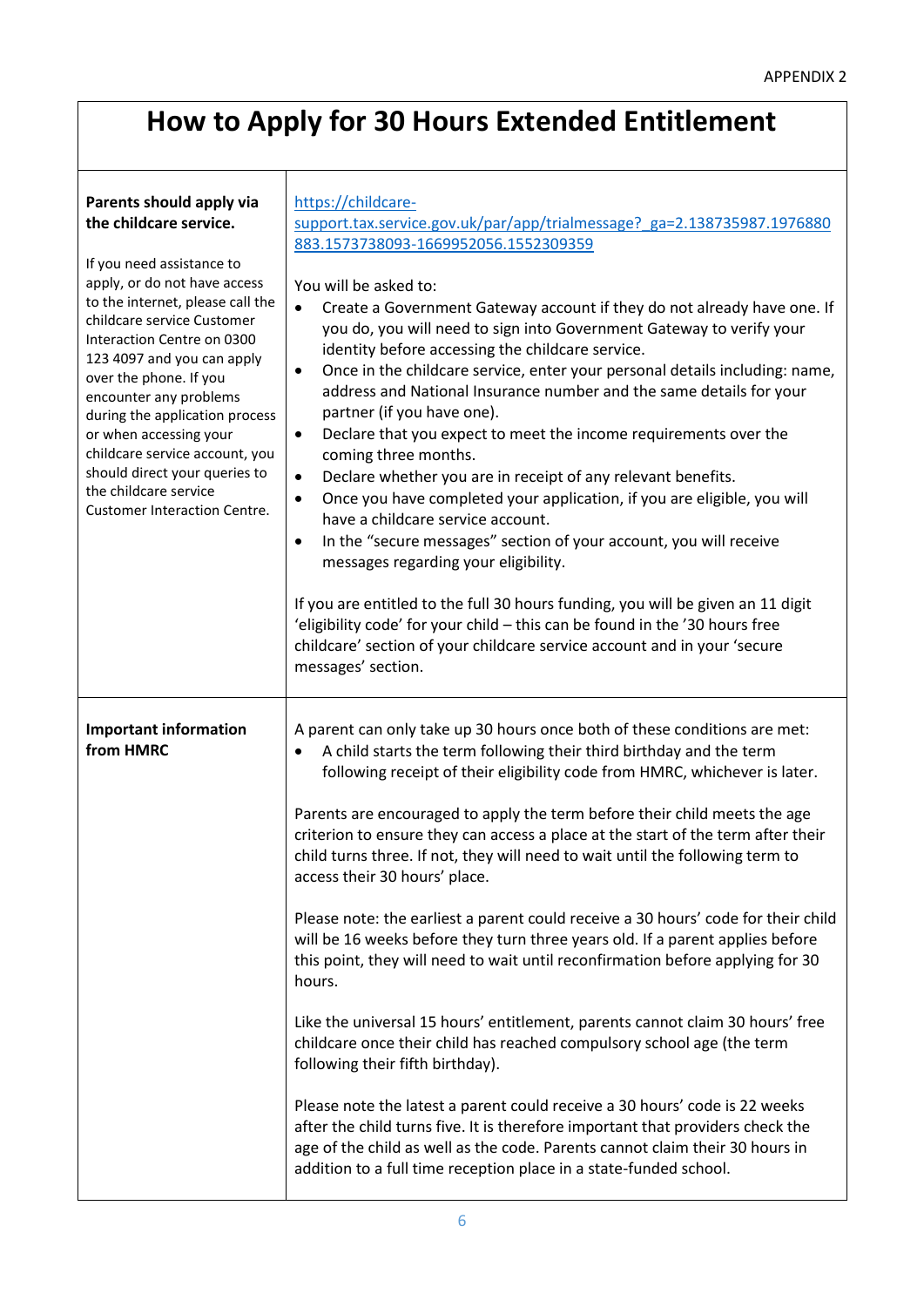# **If You Are Entitled to the Full 30 Hours Funding**

| Eligibility code           | Complete the form in your offer letter, (along with your National Insurance<br>number and child's date of birth) to reserve your child's 30 hours' place.<br>Until the eligibility code has been validated, the parent/carer, will be<br>responsible for paying the costs detailed in Option B                                                                                                                                                                                                                                                                                                                                                                                                                                                                                                                                                                                                                                                                                          |
|----------------------------|-----------------------------------------------------------------------------------------------------------------------------------------------------------------------------------------------------------------------------------------------------------------------------------------------------------------------------------------------------------------------------------------------------------------------------------------------------------------------------------------------------------------------------------------------------------------------------------------------------------------------------------------------------------------------------------------------------------------------------------------------------------------------------------------------------------------------------------------------------------------------------------------------------------------------------------------------------------------------------------------|
| The Reconfirmation Process | Every three months you will need to reconfirm that the details you entered<br>on your application are still accurate. This is to check that you are still<br>eligible.<br>You will be prompted by gov.uk, via text message and/or email, four<br>٠<br>weeks before the reconfirmation deadline and again two weeks before<br>the deadline if you still have not reconfirmed<br>If your circumstances have changed, you will need to log into your<br>$\bullet$<br>childcare service account, update the information and resubmit your<br>details.<br>If your circumstances have not changed, you will only need to tick a<br>$\bullet$<br>box saying that your details have not changed.<br>If you miss the reconfirmation deadline, or if your circumstances change,<br>you will receive a message telling you that your eligibility has lapsed.<br>In these circumstances, you will then need to pay for additional hours<br>that your child is attending as illustrated in Option B. |